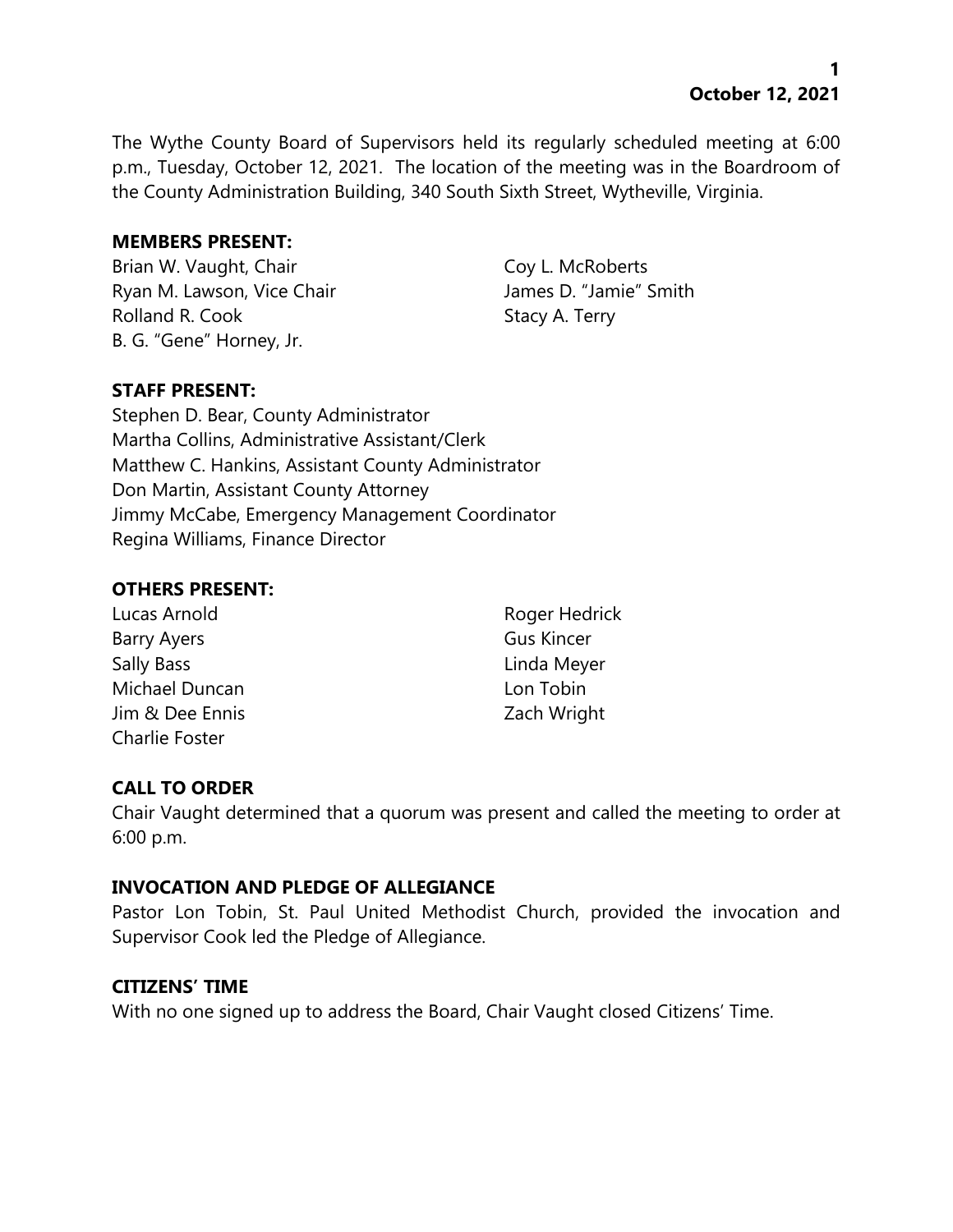### **PAYMENT OF COUNTY INVOICES**

Supervisor Terry made a motion to pay the invoices for approval on October 12, 2021, for the various departments of County government. The invoices were paid on General Warrants 30110708-30110812 as follows:

# **EXPENDITURES BY DEPARTMENT BOARD OF SUPERVISORS October 12, 2021**

| <b>CHECK#</b>                        | <b>ISSUE DATE</b> | <b>VENDOR</b>                  | <b>AMOUNT</b> |
|--------------------------------------|-------------------|--------------------------------|---------------|
| 30110708                             | 10/04/2021        | APPALACHIAN POWER              | \$10,870.13   |
| 30110709                             | 10/04/2021        | <b>ATMOS ENERGY</b>            | 23.26         |
| 30110710                             | 10/04/2021        | <b>CENTURYLINK</b>             | 124.03        |
| 30110711                             | 10/04/2021        | <b>CENTURYLINK</b>             | 4,951.37      |
| 30110712                             | 10/04/2021        | <b>CITIZENS TELEPHONE COOP</b> | 979.95        |
| 30110713                             | 10/04/2021        | <b>TOWN OF RURAL RETREAT</b>   | 1,176.22      |
| 30110714                             | 10/04/2021        | US CELLULAR                    | 1,229.52      |
| 30110715                             | 10/04/2021        | <b>VITA</b>                    | 147.35        |
| 30110716                             | 10/04/2021        | <b>VITA</b>                    | 219.48        |
| 30110717                             | 10/04/2021        | WYTHE CO WATER & WASTEWAT      | 287.02        |
| <b>TOTAL EXPENDITURES 10/04/2021</b> |                   |                                | \$20,008.33   |

| <b>CHECK # ISSUE DATE VENDOR</b>     | <b>AMOUNT</b> |
|--------------------------------------|---------------|
| 30110718  10/07/2021  LOWE'S         | \$ 153.25     |
| <b>TOTAL EXPENDITURES 10/07/2021</b> | \$153.25      |

| <b>CHECK#</b> | <b>ISSUE DATE</b> | <b>VENDOR</b>                    | <b>AMOUNT</b> |
|---------------|-------------------|----------------------------------|---------------|
| 30110813      | 10/08/2021        | <b>ALLEN MARK GREGORY</b>        | \$<br>4.03    |
| 30110814      | 10/08/2021        | <b>BREVARD FRANK</b>             | 2.41          |
| 30110815      | 10/08/2021        | <b>BRINKLEY JAMES CRAIG</b>      | 33.43         |
| 30110816      | 10/08/2021        | <b>COUNTRY TRAILS LLC</b>        | 17.87         |
| 30110817      | 10/08/2021        | <b>DUNFORD CHARLES R</b>         | 72.36         |
| 30110818      | 10/08/2021        | <b>GENERAL SHALE PRODUCTS CO</b> | 6.00          |
| 30110819      | 10/08/2021        | <b>GROSECLOSE BONNIE M</b>       | 14.26         |
| 30110820      | 10/08/2021        | <b>GROSECLOSE BONNIE M</b>       | 14.90         |
| 30110821      | 10/08/2021        | <b>GROSECLOSE BONNIE M</b>       | 15.93         |
| 30110822      | 10/08/2021        | HENRY II MICHAEL JEROME          | 3.74          |
| 30110823      | 10/08/2021        | <b>MARLOW KATHLEEN F</b>         | 93.01         |
| 30110824      | 10/08/2021        | <b>NEAL WADE HALL SR</b>         | 146.34        |
| 30110825      | 10/08/2021        | <b>NEAL WADE HALL SR</b>         | 350.46        |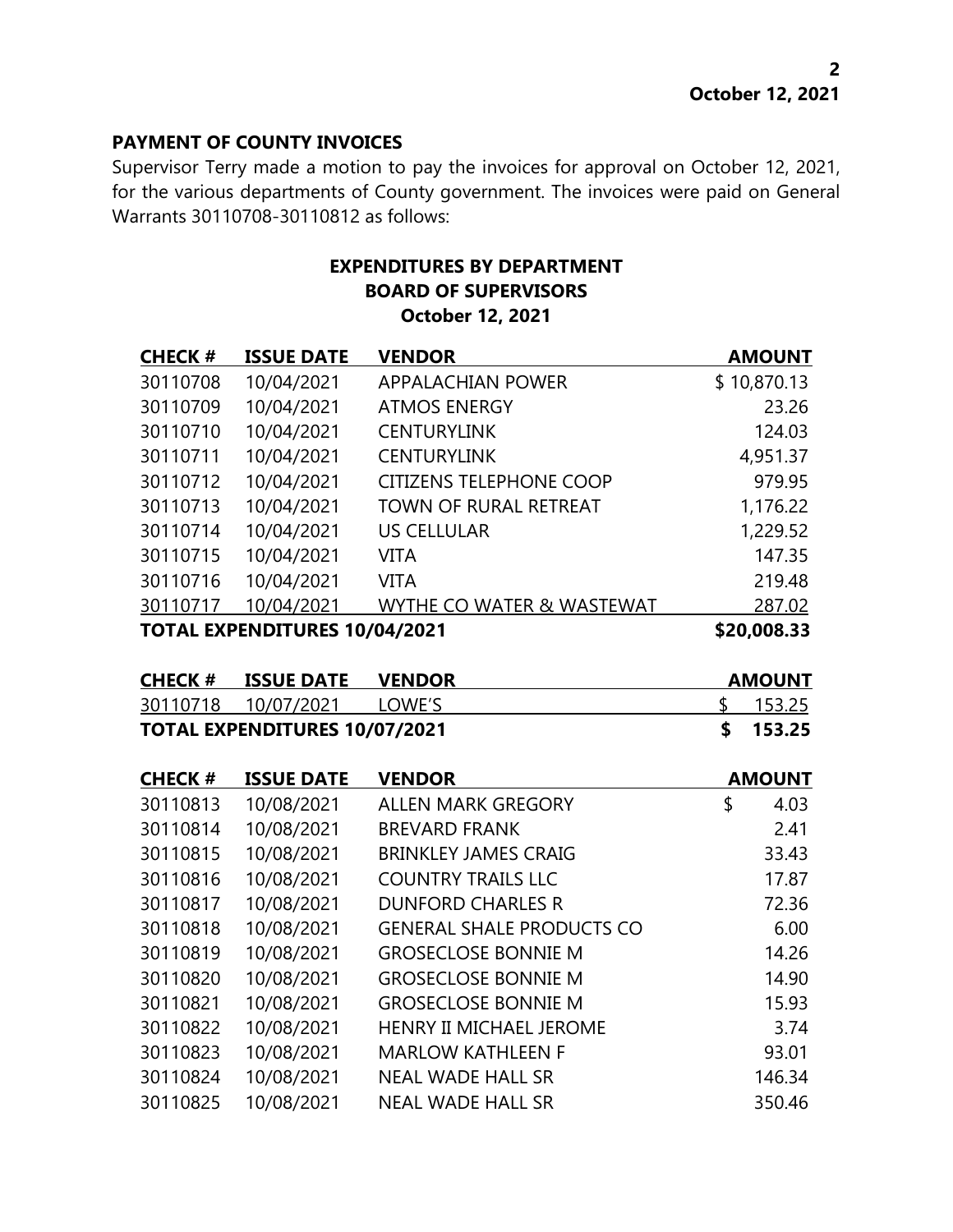| <b>TOTAL EXPENDITURES 10/08/2021</b> |            |                                  | \$2,991.32 |
|--------------------------------------|------------|----------------------------------|------------|
| 30110835                             | 10/08/2021 | <b>WYTHEVILLE DENTAL GROUP</b>   | 1,122.49   |
| 30110834                             | 10/08/2021 | <b>TREASURER OF WYTHE COUNTY</b> | 200.00     |
| 30110833                             | 10/08/2021 | <b>TREASURER OF WYTHE COUNTY</b> | 121.57     |
| 30110832                             | 10/08/2021 | <b>TREASURER OF WYTHE COUNTY</b> | 50.00      |
| 30110831                             | 10/08/2021 | <b>STORY GEORGE MICHAEL</b>      | 116.36     |
| 30110830                             | 10/08/2021 | STONEMAN DANA G                  | 90.68      |
| 30110829                             | 10/08/2021 | STONEMAN DANA G                  | 81.90      |
| 30110828                             | 10/08/2021 | STONEMAN DANA G                  | 78.51      |
| 30110827                             | 10/08/2021 | <b>SEXTON SANDRA PICKLE</b>      | 4.61       |
| 30110826                             | 10/08/2021 | <b>NEAL WADE HALL SR</b>         | 350.46     |

| <b>CHECK#</b> | <b>ISSUE DATE</b> | <b>VENDOR</b>                  | <b>AMOUNT</b> |
|---------------|-------------------|--------------------------------|---------------|
| 30110719      | 10/12/2021        | AMERICAN MINE RESEARCH IN      | \$1,950.00    |
| 30110720      | 10/12/2021        | BLUE RIDGE ANALYTICAL, LL      | 185.00        |
| 30110721      | 10/12/2021        | <b>BUSINESS CARD</b>           | 2,594.52      |
| 30110722      | 10/12/2021        | <b>CINTAS CORP NO 2</b>        | 4.88          |
| 30110723      | 10/12/2021        | <b>E.C. PACE COMPANY</b>       | 28,981.46     |
| 30110724      | 10/12/2021        | <b>FERGUSON ENTERPRISES #5</b> | 2,629.26      |
| 30110725      | 10/12/2021        | <b>FIRE SAFETY PRODUCTS</b>    | 424.75        |
| 30110726      | 10/12/2021        | HARPO'S HARDWARE & BLDG S      | 17.45         |
| 30110727      | 10/12/2021        | <b>INTERSTATE RESCUE LLC</b>   | 289,085.99    |
| 30110728      | 10/12/2021        | <b>IXOM WATERCARE</b>          | 17,818.00     |
| 30110729      | 10/12/2021        | <b>J.S. HAREN COMPANY</b>      | 31,275.00     |
| 30110730      | 10/12/2021        | JOINT IDA OF WYTHE COUNTY      | 70,750.00     |
| 30110731      | 10/12/2021        | JOINT PUBLIC SERVICE AUTH      | 44,303.48     |
| 30110732      | 10/12/2021        | KING'S TIRE SERVICE INC        | 1,791.64      |
| 30110733      | 10/12/2021        | <b>KING-MOORE INC</b>          | 2,203.50      |
| 30110734      | 10/12/2021        | LACY, CAMPBELL & MUNIQUE       | 120.00        |
| 30110735      | 10/12/2021        | <b>LANE GROUP</b>              | 11,962.50     |
| 30110736      | 10/12/2021        | LEXISNEXIS                     | 724.00        |
| 30110737      | 10/12/2021        | LOWE'S                         | 477.28        |
| 30110738      | 10/12/2021        | <b>MANSFIELD OIL CO</b>        | 7,341.24      |
| 30110739      | 10/12/2021        | <b>MCNISH CORPORATION</b>      | 6,251.55      |
| 30110740      | 10/12/2021        | <b>JEFFERY LEE MILLER</b>      | 3,103.50      |
| 30110741      | 10/12/2021        | NEW RIVER REGIONAL WATER       | 58,278.21     |
| 30110742      | 10/12/2021        | <b>DALTON ROSE</b>             | 73.28         |
| 30110743      | 10/12/2021        | <b>ETHAN ATWELL</b>            | 225.80        |
| 30110744      | 10/12/2021        | <b>FRANK EVAN ATWELL</b>       | 80.03         |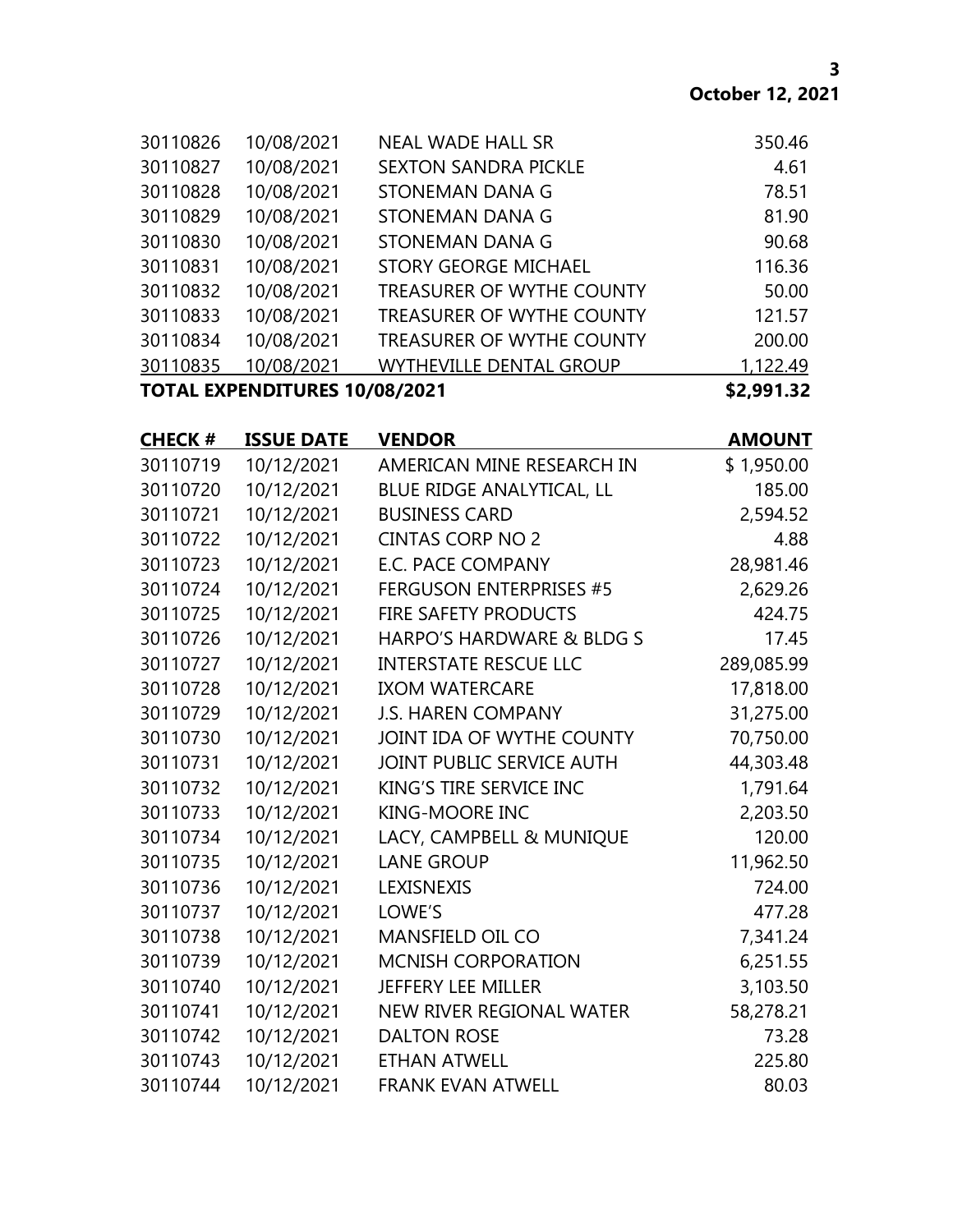| 30110745 | 10/12/2021 | <b>JOSH BLEVINS</b>                  | 286.08    |
|----------|------------|--------------------------------------|-----------|
| 30110746 | 10/12/2021 | <b>WILLIAM KYLE COUNTS</b>           | 111.32    |
| 30110747 | 10/12/2021 | OWEN G DUNN CO                       | 86.29     |
| 30110748 | 10/12/2021 | <b>PAPER CLIP</b>                    | 299.00    |
| 30110749 | 10/12/2021 | PATRIOT RECYCLING, INC.              | 7,200.00  |
| 30110750 | 10/12/2021 | THE SHERWIN-WILLIAMS CO.             | 10,018.18 |
| 30110751 | 10/12/2021 | SMYTH WYTHE AIRPORT COMMI            | 13,430.00 |
| 30110752 | 10/12/2021 | SOUTHERN REFRIGERATION CO            | 86.22     |
| 30110753 | 10/12/2021 | SOUTHWESTERN EQUIPMENT               | 69.89     |
| 30110754 | 10/12/2021 | SOUTHWESTERN VA GAS SERVI            | 564.14    |
| 30110755 | 10/12/2021 | SPATIAL BUSINESS SYSTEMS,            | 450.00    |
| 30110756 | 10/12/2021 | THREE RIVERS MEDIA CORP              | 330.00    |
| 30110757 | 10/12/2021 | <b>TOWN OF WYTHEVILLE</b>            | 761.81    |
| 30110758 | 10/12/2021 | <b>TRACTOR SUPPLY COMPANY</b>        | 179.91    |
| 30110759 | 10/12/2021 | TRI CITIES/SW VA REGIONAL            | 241.33    |
| 30110760 | 10/12/2021 | UNIVERSITY OF VIRGINIA               | 365.00    |
| 30110761 | 10/12/2021 | <b>V&amp;M RECYCLING</b>             | 75,350.94 |
| 30110762 | 10/12/2021 | <b>VIRGINIA BUSINESS SYST</b>        | 40.95     |
| 30110763 | 10/12/2021 | <b>VIRGINIA BUSINESS SYSTEMS</b>     | 523.88    |
| 30110764 | 10/12/2021 | VIRGINIA ELECTRIC SUPPLY,            | 345.02    |
| 30110765 | 10/12/2021 | WAMPLER EANES APPRAISAL G            | 36,585.00 |
| 30110766 | 10/12/2021 | WYTHE CO HEALTH DEPT                 | 82,345.00 |
| 30110767 | 10/12/2021 | WYTHE CO WATER & WASTEWAT            | 263.67    |
| 30110768 | 10/12/2021 | WYTHE SHEET METAL INC                | 123.89    |
| 30110769 | 10/12/2021 | <b>WYTHEVILLE OFFICE SUPPLY</b>      | 241.94    |
| 30110770 | 10/12/2021 | WYTHEVILLE-WYTHE-BLAND               | 950.00    |
| 30110771 | 10/12/2021 | <b>ALPHA &amp; OMEGA REPAR SERVI</b> | 572.18    |
| 30110772 | 10/12/2021 | <b>AMAZON</b>                        | 303.68    |
| 30110773 | 10/12/2021 | <b>BINGHAM ARBITRAGE REBATE</b>      | 2,450.00  |
| 30110774 | 10/12/2021 | <b>BKT UNIFORMS</b>                  | 769.81    |
| 30110775 | 10/12/2021 | BLUE RIDGE ANALYTICAL, LL            | 1,449.00  |
| 30110776 | 10/12/2021 | <b>CLECO CORPORATION</b>             | 3,643.25  |
| 30110777 | 10/12/2021 | <b>CROWN AWARDS</b>                  | 110.97    |
| 30110778 | 10/12/2021 | <b>DMV</b>                           | 20.00     |
| 30110779 | 10/12/2021 | <b>DUKE'S PRINTING</b>               | 120.00    |
| 30110780 | 10/12/2021 | <b>EPIC SPORTS</b>                   | 563.09    |
| 30110781 | 10/12/2021 | <b>FAMILY RESOURCE CENTER</b>        | 937.50    |
| 30110782 | 10/12/2021 | HARPO'S HARDWARE & BLDG S            | 6.99      |
| 30110783 | 10/12/2021 | <b>HUNGATE BUSINESS SERVICES</b>     | 149.00    |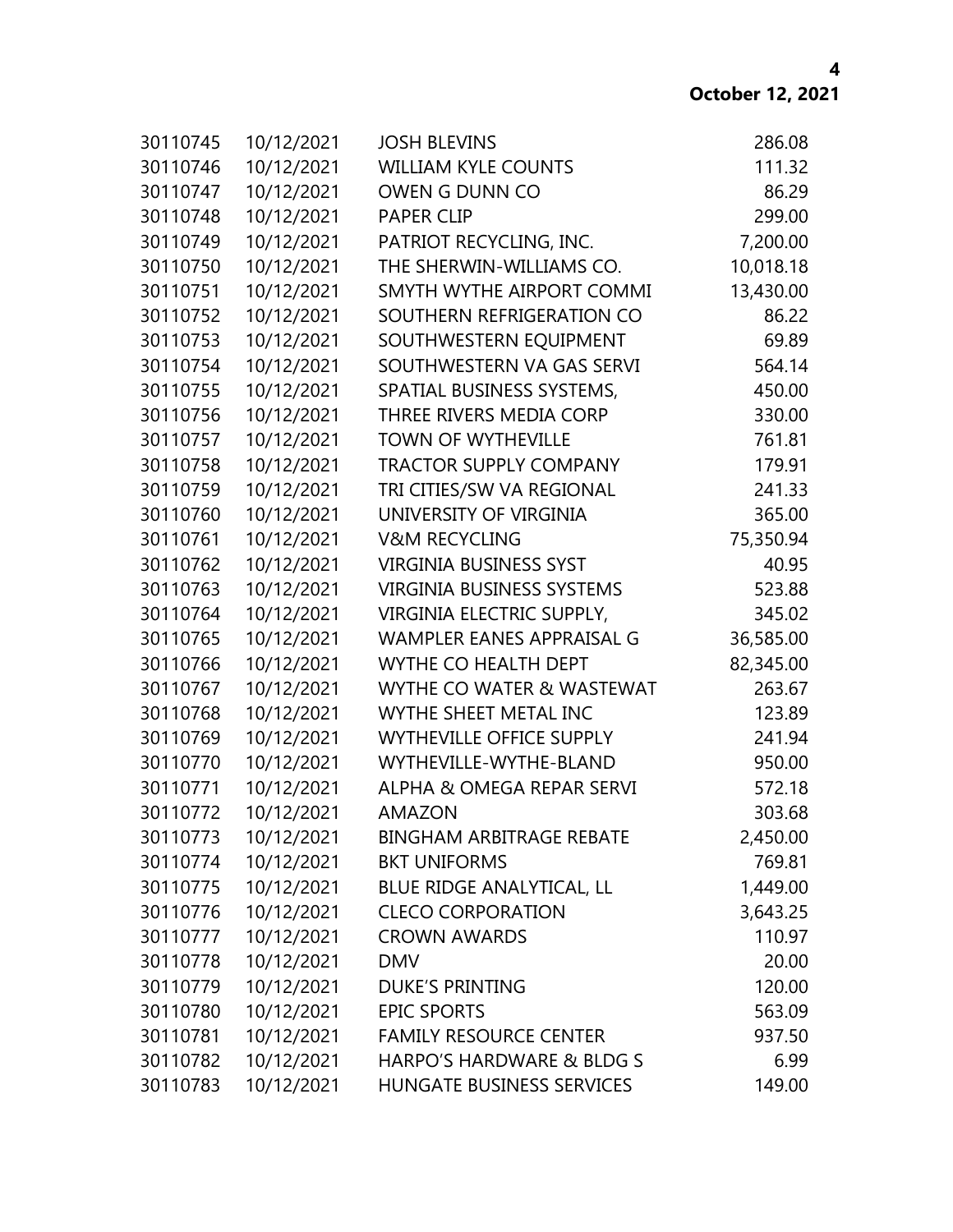|          | <b>TOTAL EXPENDITURES 10/12/2021</b> |                                 | \$858,017.71 |
|----------|--------------------------------------|---------------------------------|--------------|
| 30110812 | 10/12/2021                           | SOUTHERN REFRIGERATION CO       | 347.28       |
| 30110811 | 10/12/2021                           | <b>CARROLL COUNTY PSA</b>       | 3,586.37     |
| 30110810 | 10/12/2021                           | <b>WYTHEVILLE OFFICE SUPPLY</b> | 80.60        |
| 30110809 | 10/12/2021                           | WYTHE TIRE AND MUFFLER          | 122.76       |
| 30110808 | 10/12/2021                           | WYTHE CO WATER & WASTEWAT       | 25.99        |
| 30110807 | 10/12/2021                           | <b>WORDSPRINT</b>               | 145.00       |
| 30110806 | 10/12/2021                           | <b>VIRGINIA SHERIFFS' ASSOC</b> | 558.00       |
| 30110805 | 10/12/2021                           | <b>VIRGINIA LAW ENFORCEMENT</b> | 1,300.00     |
| 30110804 | 10/12/2021                           | <b>THOMPSON TIRE</b>            | 654.08       |
| 30110803 | 10/12/2021                           | <b>TESSCO INC</b>               | 2,825.21     |
| 30110802 | 10/12/2021                           | TDD ENTERPRISES, INC            | 3,604.55     |
| 30110801 | 10/12/2021                           | SOUTHWEST VIRGINIA EMS CO       | 875.00       |
| 30110800 | 10/12/2021                           | RURAL RETREAT AUTO PARTS        | 37.08        |
| 30110799 | 10/12/2021                           | PROTECT YOUTH SPORTS            | 15.95        |
| 30110798 | 10/12/2021                           | POLYTEC INC                     | 2,430.00     |
| 30110797 | 10/12/2021                           | PITNEY BOWES                    | 156.84       |
| 30110796 | 10/12/2021                           | OWEN G DUNN CO                  | 1,875.00     |
| 30110795 | 10/12/2021                           | <b>WILLIAM KYLE COUNTS</b>      | 183.65       |
| 30110794 | 10/12/2021                           | <b>WILLIAM KYLE COUNTS</b>      | 73.10        |
| 30110793 | 10/12/2021                           | <b>FRANK EVAN ATWELL</b>        | 61.76        |
| 30110792 | 10/12/2021                           | <b>FRANK EVAN ATWELL</b>        | 57.43        |
| 30110791 | 10/12/2021                           | <b>ETHAN ATWELL</b>             | 88.10        |
| 30110790 | 10/12/2021                           | <b>ETHAN ATWELL</b>             | 76.37        |
| 30110789 | 10/12/2021                           | <b>DALTON ROSE</b>              | 34.71        |
| 30110788 | 10/12/2021                           | <b>MEREDITH'S GARAGE</b>        | 20.00        |
| 30110787 | 10/12/2021                           | MCGRIFF INSURANCE SERVICE       | 8,400.00     |
| 30110786 | 10/12/2021                           | LOWE'S                          | 118.88       |
| 30110785 | 10/12/2021                           | MUNICIPAL EMERGENCY SERVI       | 5,227.50     |
| 30110784 | 10/12/2021                           | <b>KC AUTOMOTIVE</b>            | 39.25        |

### **TOTAL EXPENDITURES APPROVED 10/12/2021 \$881,170.61**

Supervisor Horney seconded the motion and the roll call vote was as follows:

AYES: Brian W. Vaught Coy L. McRoberts Rolland R. Cook B. G. "Gene" Horney, Jr. Ryan M. Lawson Stacy A. Terry James D. "Jamie" Smith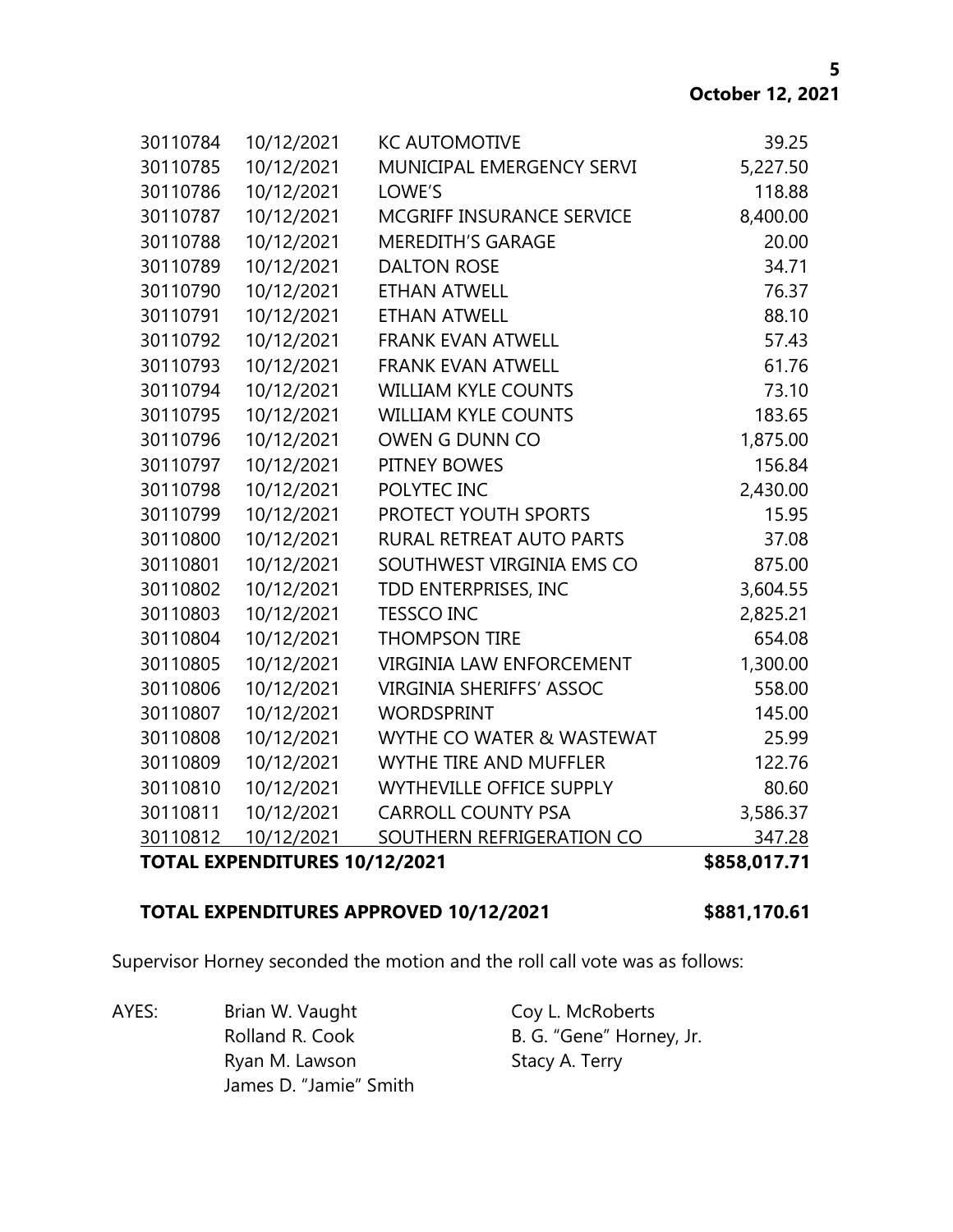NAYS: None

#### **MINUTES OF PREVIOUS MEETING**

The Board was presented with the September 28, 2021 minutes for approval.

Supervisor McRoberts made a motion, seconded by Supervisor Smith, to approve the September 28, 2021 minutes as presented.

The roll call vote on the motion was as follows:

| AYES:    | Rolland R. Cook<br>Ryan M. Lawson<br>James D. "Jamie" Smith | Coy L. McRoberts<br>B. G. "Gene" Horney, Jr. |
|----------|-------------------------------------------------------------|----------------------------------------------|
| NAYS:    | <b>None</b>                                                 |                                              |
| ABSTAIN: | Brian W. Vaught                                             | Stacy A. Terry                               |

# **RURAL RETREAT RESCUE SQUAD UPDATE**

Mr. Michael Duncan, Rural Retreat Town Council, appeared before the Board to provide an update on the financial/operational status on Rural Retreat Rescue Squad ("RRRS"). Mr. Duncan explained some of the changes they've undertaken, their current situation, and their plan moving forward. They have a new Commander as well as two new (replacement) board members. Ms. Sally Bass is now the Interim Captain/Administrator. Payroll is their largest expense (two people all day =  $\sim$ \$800). They have since adjusted their billing and have asked AMB to review their codes and expenses. RRRS did see an increase in calls this past week which they hope will offset some of the payroll costs.

Ms. Bass explained that they went back to January  $1<sup>st</sup>$  to rebill some of their calls that were self-paid. She said that many insurance companies won't pay invoices that are older than 90 days. While they are starting to see an increase in some billing, she emphasized that it's a slow process that will take them time to get out of the hole. Last month they billed out \$35,000 but with Medicare/Medicaid adjustments, they received only around \$11,000.

Mr. Duncan understands from the last meeting that \$32k was carried over from last fiscal year to be used for operations/payroll. He would like to know how to go about requesting that money, and is it limited to just \$5k at a time?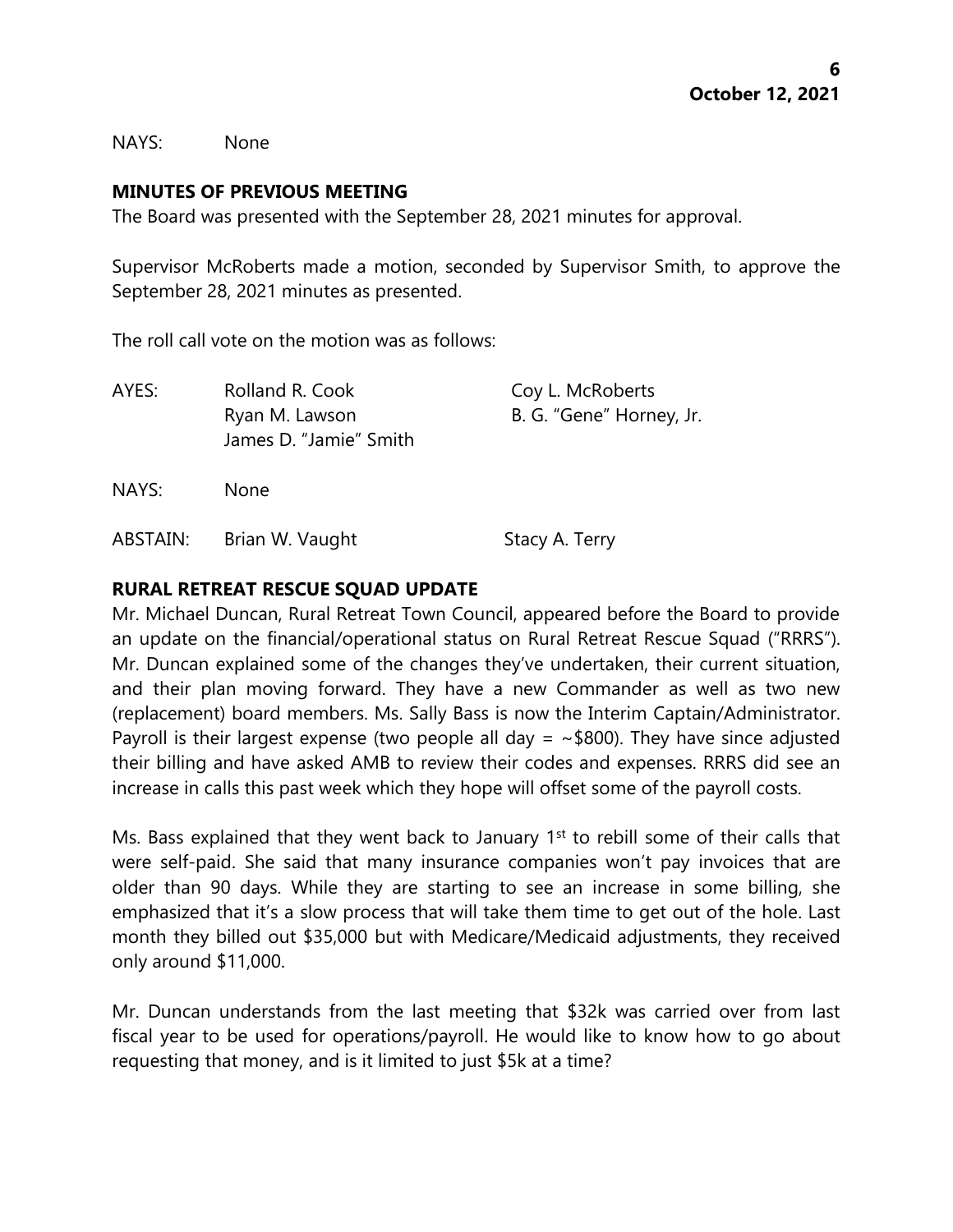Mr. Hankins responded that the Board previously discussed a \$5k limit but since no money has been requested since that time, the Board can authorize any or all of the \$32k. He further summarized recommendations/conditions presented to the Board of Supervisors that include: personnel changes to reduce spending, monthly submission of financial report and billing summary to County, and designated County representative to attend squad board meetings.

Both Ms. Bass and Mr. Duncan agreed with those conditions.

Mr. Bear said he knows that RRRS has had to make some difficult decisions and he appreciates the efforts made thus far. He asked how much they need right now.

Ms. Bass had submitted a request for \$15k.

Chair Vaught suggested giving them half the total carryover (\$32k) in the amount of \$16k.

Ms. Bass added that she is meeting with Mr. McCabe later this week to ensure that the fuel cards are in order.

Vice Chair Lawson also appreciates the improvements made this far but she stressed the importance of having a representative attend the monthly Fire & Rescue Committee meetings. With changes being made, she would also like to meet with RRRS to review and discuss the results of those changes.

Mr. Hedrick asked for an email reminder of the Fire & Rescue Committee meetings. He, in turn, will let this board know of the RRRS board meetings. Board changes will certainly help improve their functions going forward. They are also updating their bylaws as well as employee handbook which he felt should be adopted countywide for the sake of consistency.

Supervisor Horney made a motion, seconded by Supervisor Terry, to release \$16,000 from Rural Retreat Rescue Squad carryover funds (already budgeted) to assist with their payroll. To avoid delay, a manual check will be issued.

The roll call vote on the motion was as follows:

AYES: Brian W. Vaught Coy L. McRoberts

Rolland R. Cook B. G. "Gene" Horney, Jr.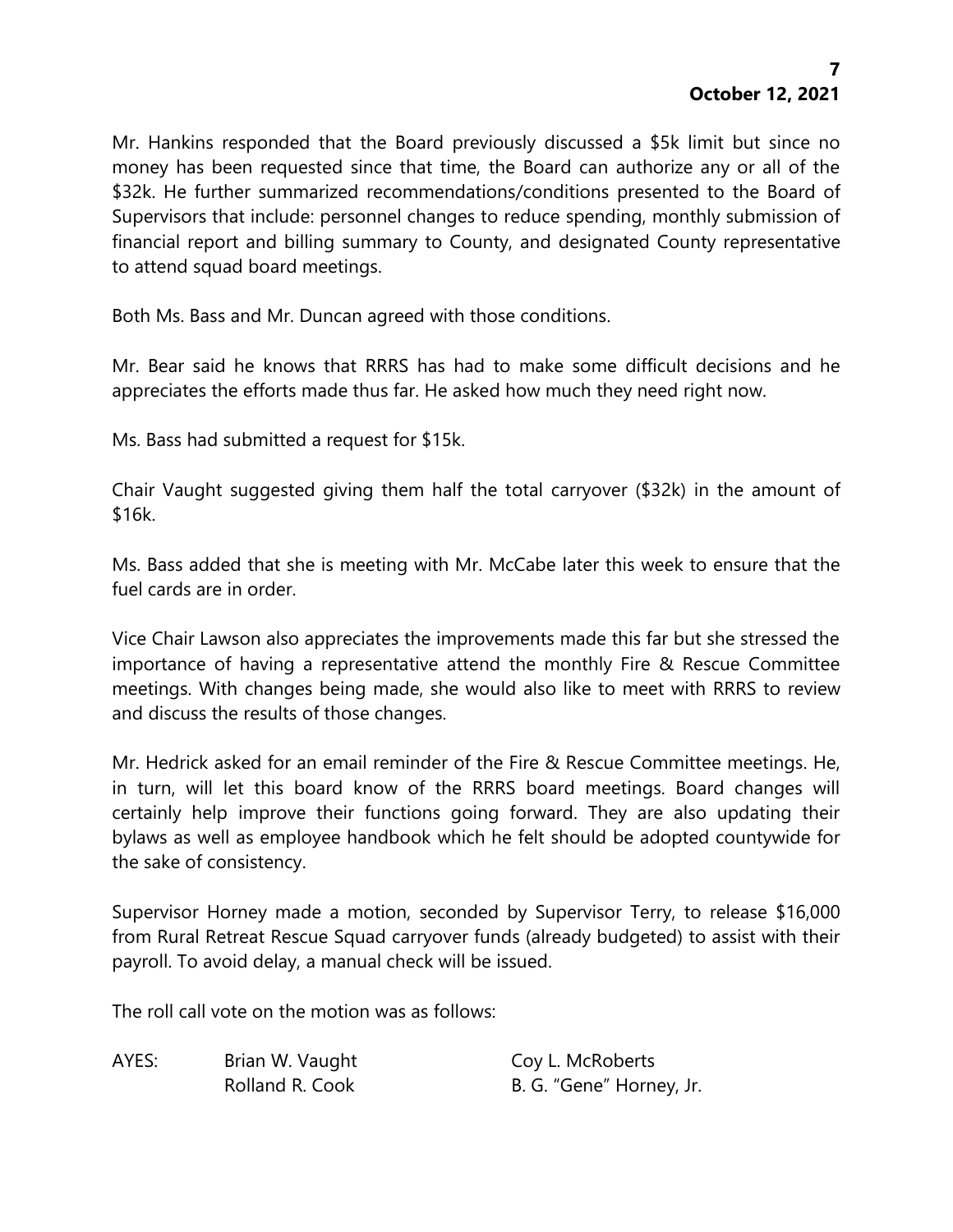Ryan M. Lawson Stacy A. Terry James D. "Jamie" Smith

NAYS: None

Also, Rural Retreat Volunteer Fire Department will be having a barbecue on October 22<sup>nd</sup> and they encourage everyone to attend and support them.

# **APPOINTMENTS**

Mr. Bear reminded everyone that a vacancy exists on the Mount Rogers Planning District Commission if anyone has a recommendation. Mr. Bear will ask the PIO to advertise this on social media.

# **2018 BUILDING CODE UPDATE**

Mr. Bear mentioned that Mr. Taylor, County Building Official, is providing this information to the Board for review. If there are any questions or concerns, Mr. Taylor will come to the next meeting to address them. The new code cycle has begun with a one-year grace period allowing people to use the 2015 code until June 30, 2022.

# **VDEM GRANT – BUDGET CORRECTION**

Mr. Hankins stated that when preparing the FY22 budget, we had already accepted the \$49,804 grant money from VDEM. The County included the local match in the current FY22 budget but overlooked including the State money. It is requested that \$49,804 be amended and appropriated so this money can be used, as previously approved, for the Comprehensive Plan.

Supervisor McRoberts made a motion, seconded by Supervisor Cook, to amend and appropriate \$49,804 to 8101-450010.

The roll call vote on the motion was as follows:

| AYES: | Brian W. Vaught        | Coy L. McRoberts         |
|-------|------------------------|--------------------------|
|       | Rolland R. Cook        | B. G. "Gene" Horney, Jr. |
|       | Ryan M. Lawson         | Stacy A. Terry           |
|       | James D. "Jamie" Smith |                          |

NAYS: None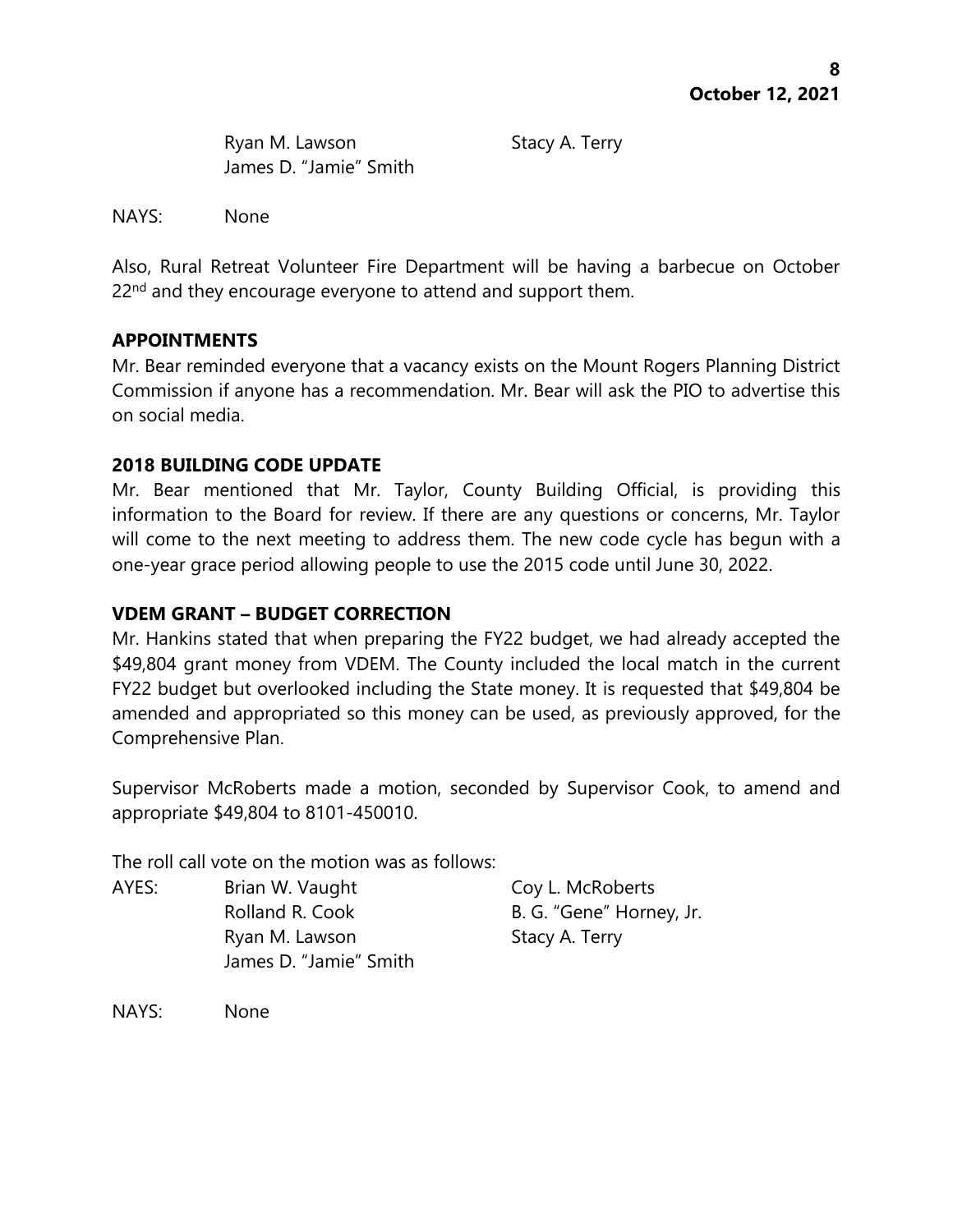# **VIRGINIA RAIL ACCESS RESOLUTION 2021-33**

Mr. Bear explained that we are eligible to apply for up to \$450,000 in the Industrial Access Rail Program. He, therefore, requests approval of this resolution to apply for funding in support of rail access to Lot 24 in Progress Park.

Supervisor Terry made a motion, seconded by Vice Chair Lawson, to approve Resolution 2021-33 Authorizing and Making Application for Industrial Access Railroad Track Funds in Support of Blue Star NBR and Blue Star AGI.

The roll call vote on the motion was as follows:

AYES: Brian W. Vaught Coy L. McRoberts Rolland R. Cook B. G. "Gene" Horney, Jr. Ryan M. Lawson Stacy A. Terry James D. "Jamie" Smith

NAYS: None

# **2021 REDISTRICTING**

Mr. Bear shared this information before. Since then, he met with Brandon Moore and Mr. Hankins to review all the districts. One of the challenges is not knowing exactly where the final breakdown would be for our split on House of Delegate seat. The proposed split runs between Blacklick and West Wytheville, between Speedwell and West Wytheville, down between Speedwell and Lead Mines. This creates a wall if we start making any district changes on our own. The end result would be a split precinct. Mr. Bear said that with the numbers that we have, all our districts are still within  $+/-5\%$ variance. Therefore, the recommendation is for the Board to authorize County Administrator and County Attorney to proceed with drafting 2021 redistricting documents using the same districts that are currently in existence.

Supervisor Smith made a motion, seconded by Vice Chair Lawson, to authorize County Administrator and County Attorney to draft necessary ordinance and set public hearing for redistricting.

The roll call vote on the motion was as follows:

AYES: Brian W. Vaught Coy L. McRoberts Ryan M. Lawson Stacy A. Terry

Rolland R. Cook B. G. "Gene" Horney, Jr.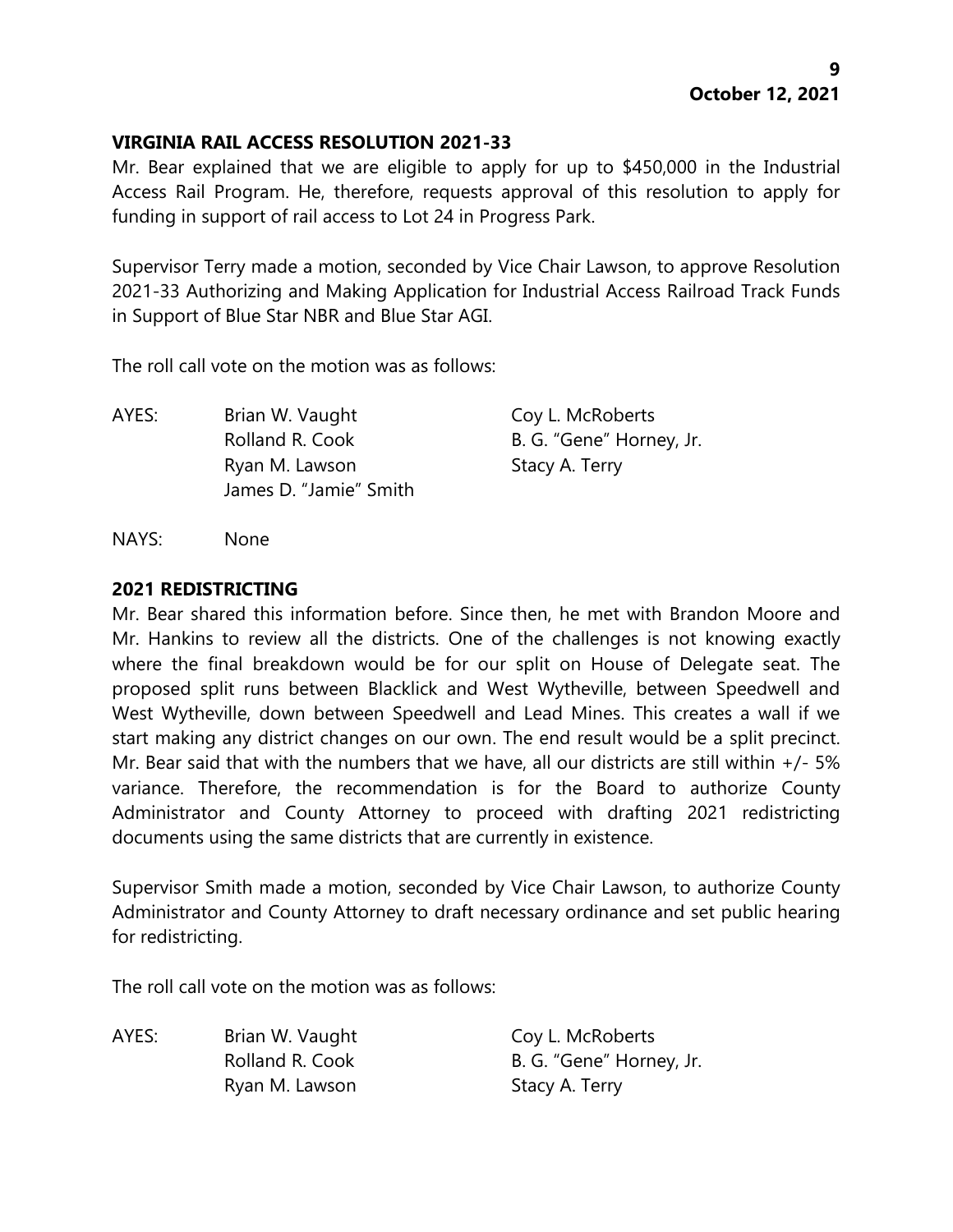James D. "Jamie" Smith

#### NAYS: None

#### **BUDGET COMMITTEE REPORT**

1. Civic Organizations Funding – Supervisor Smith made a motion, as recommended by the Budget Committee, to approve funding for the following civic organizations and to amend and appropriate \$13,500 to 1101-457015:

| Feeding America Southwest Virginia             | \$2,000 |
|------------------------------------------------|---------|
| Junior Appalachian Musicians                   | \$3,000 |
| <b>Rural Retreat Depot Foundation</b>          | \$2,500 |
| SWAM - Southwest VA Alliance for Manufacturing | \$1,000 |
| The Museums of Wytheville                      | \$5,000 |

Vice Chair Lawson asked why not fund the museums at their full request of \$6,000? She would like to see that amount increased as the museum benefits all the County, not just the Town of Wytheville, and they are good about returning unused funds.

Mr. Bear replied that the decision was made to approve at the same level as the previous year.

The roll call vote was as follows:

AYES: Brian W. Vaught Coy L. McRoberts Rolland R. Cook B. G. "Gene" Horney, Jr. Ryan M. Lawson Stacy A. Terry James D. "Jamie" Smith

NAYS: None

2. Wythe County's Arbitrage Services - Supervisor Smith made a motion, as recommended by the Budget Committee, to amend and appropriate \$3,650 to 1204-430150 (Revenue Code 11003-319200) to accommodate payment for Wythe County's Arbitrage Services.

The roll call vote was as follows: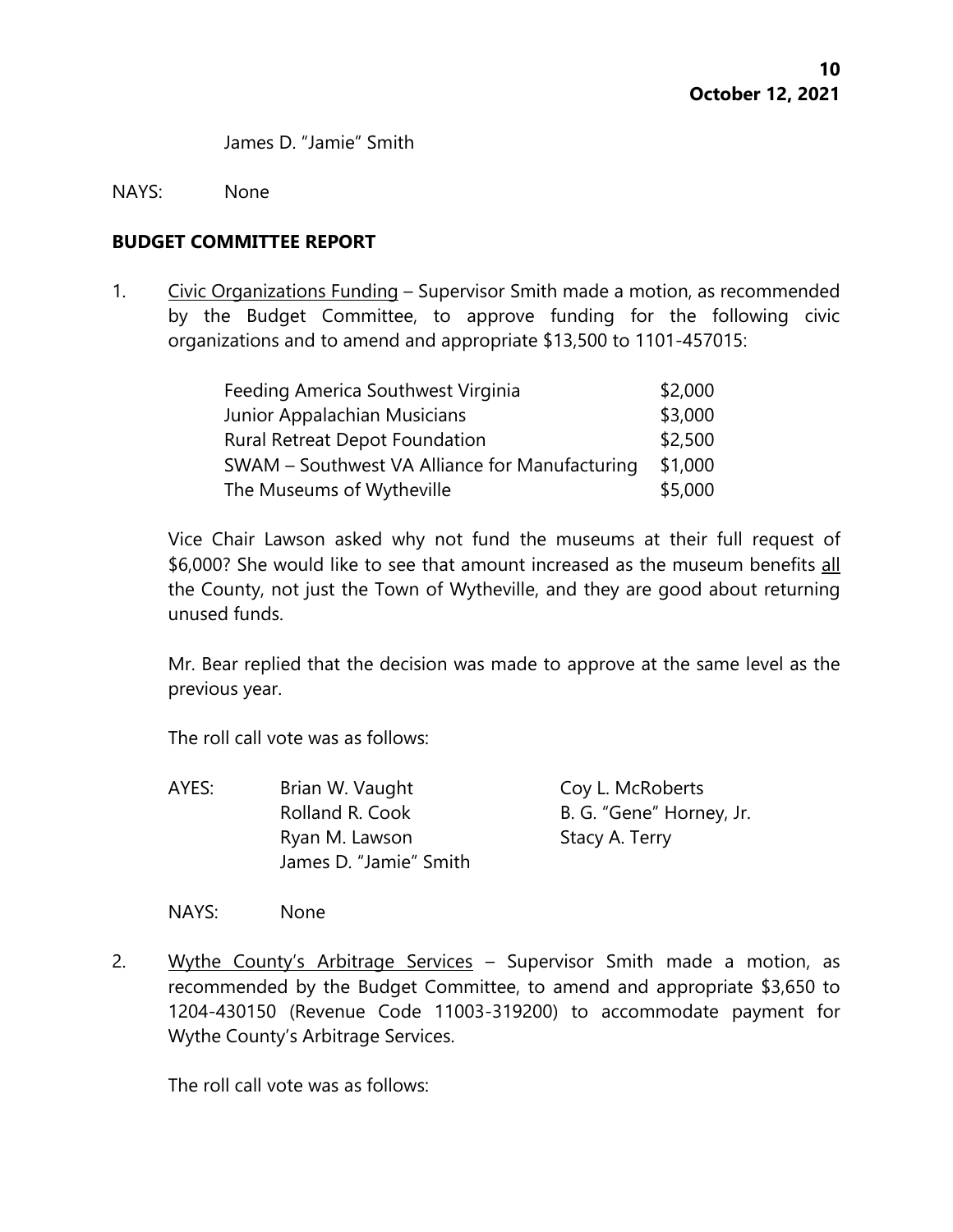AYES: Brian W. Vaught Coy L. McRoberts Ryan M. Lawson Stacy A. Terry James D. "Jamie" Smith

Rolland R. Cook B. G. "Gene" Horney, Jr.

NAYS: None

3. Water Trailer System – Supervisor Smith made a motion, as recommended by the Budget Committee, to amend and appropriate \$7,176 to 8110-470010 for the purchase of a water trailer system. It is noted that the water trailer system will be available for use by the County since purchased with County funds.

The roll call vote was as follows:

| Brian W. Vaught        | Coy L. McRoberts         |
|------------------------|--------------------------|
| Rolland R. Cook        | B. G. "Gene" Horney, Jr. |
| Ryan M. Lawson         | Stacy A. Terry           |
| James D. "Jamie" Smith |                          |
|                        |                          |

NAYS: None

# **SUPERVISORS' REPORTS**

- 1. Route 52 Sewer Issue Supervisor Smith asked if Mr. Bear could please follow-up on this issue.
- 2. Blair Family Water Issue Supervisor Smith hasn't heard anything about the Blair family's water issue (access). He did reach out to Delegate Campbell for assistance in speeding up the process.

Mr. Bear responded that he spoke with Mr. Blair before this meeting. The easement across the trail has become more expensive than originally thought and they're still considering other options (private service line on other side). Mr. Blair intends to come to the Water Committee meeting next week to further discuss options.

3. Museum Funding – Supervisor Cook would very much like to see the Budget Committee consider giving an extra \$1,000 to The Museums of Wytheville. Students and citizens alike benefit from the museum.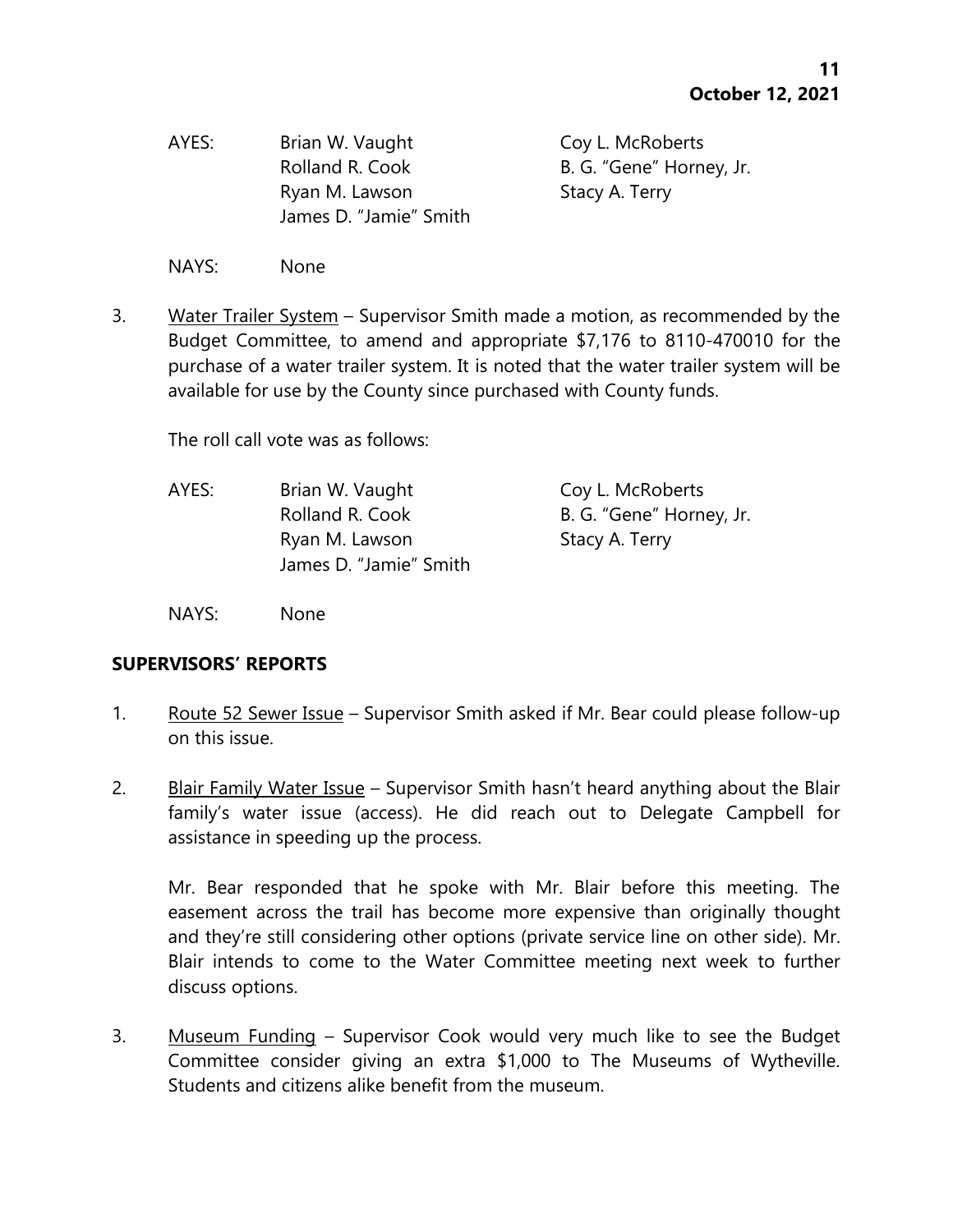- 4. Crockett Family Water Issue (Blair Road) Supervisor McRoberts said that VDOT will visit Evelyn Crockett's home Wednesday morning to assess the continued drainage problem.
- 5. Thank You Supervisor Terry wanted to extend his and his wife's thanks to everyone who asked about them and prayed for them during their recent illness.
- 6. Many Thanks Chair Vaught wanted to thank the Vice Chair for handling the last meeting while he was out of town. He also thanked everyone who attended the Blue Star announcement and all who were involved in bringing that deal to fruition. The Chair also wanted to clarify that the 2,400 new jobs coming to Wythe County does not include construction workers on the project.
- 7. Signage on VDOT Posts Chair Vaught mentioned that VDOT has an issue with the Sheriff's Office putting speed signs up on VDOT posts. He doesn't understand what the problem is because the sign was put on a "School Zone" sign to help slow traffic through that area.

Mr. Bear responded that he will work with VDOT to find a workable solution and, if necessary, will reach out to our elected officials.

Sheriff Foster has since clarified with VDOT that this can be done, no problem, but VDOT has an application process that needs to be followed.

Speaking of VDOT, Mr. Bear added that Blue Star is planning a groundbreaking ceremony in the next few weeks and he has sent a message to VDOT asking them to cut/trim the area out there.

8. St. Peter's Road – Supervisor Horney is not sure if this is a VDOT or a County responsibility but they're chopping corn at Eller's farm and St. Peters Road is now a mess if someone could clean it up.

Mr. Bear will reach out to VDOT.

# **CLOSED MEETING**

Supervisor Smith made a motion, seconded by Supervisor McRoberts, to enter into Closed Meeting under Code of Virginia Section 2.2-3711-A.3, Disposition of Industrial or Commercial Property, Acquisition of Easements.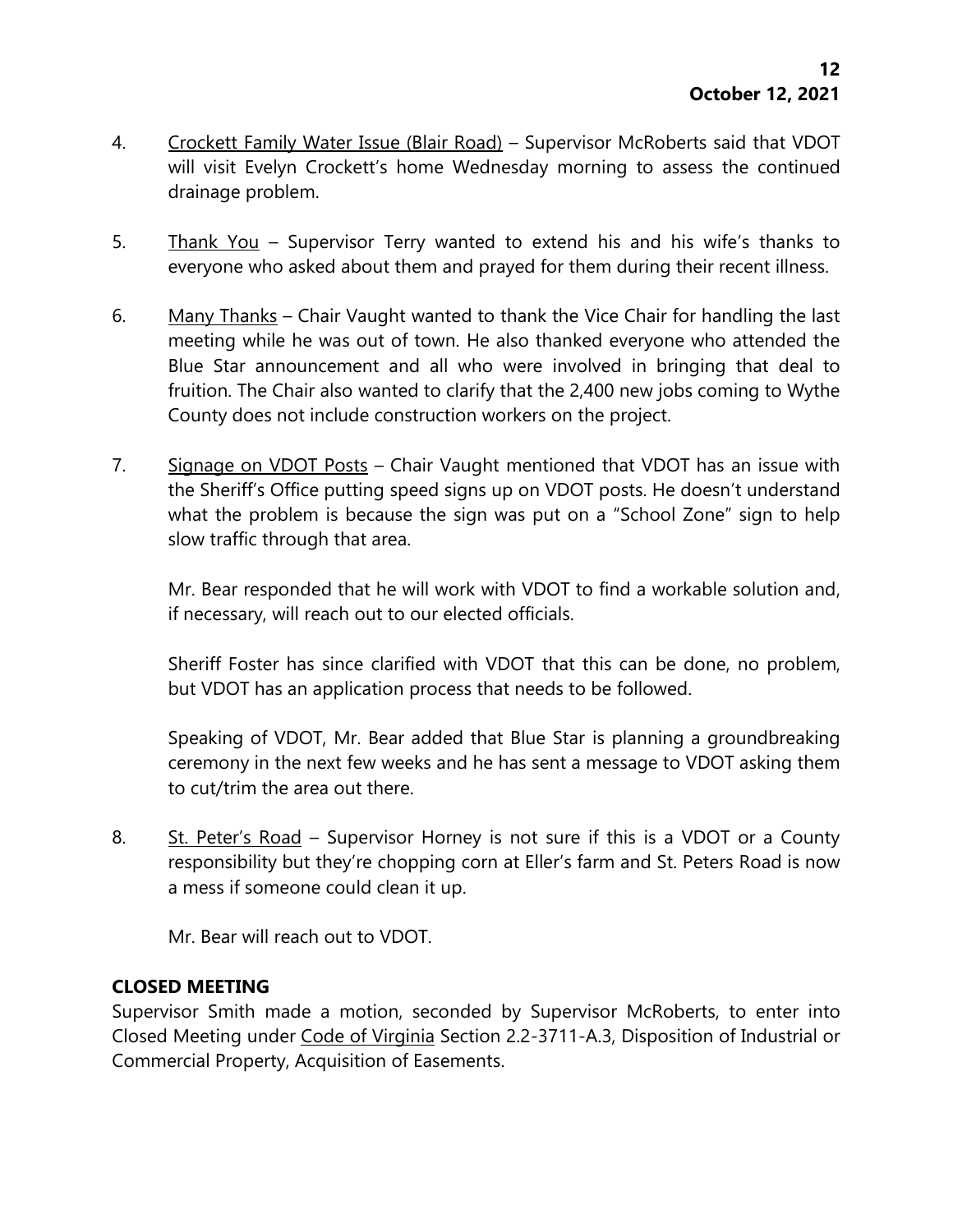The roll call vote on the motion was as follows:

AYES: Brian W. Vaught Coy L. McRoberts Rolland R. Cook B. G. "Gene" Horney, Jr. Ryan M. Lawson Stacy A. Terry James D. "Jamie" Smith

NAYS: None

Supervisor Cook made a motion, seconded by Supervisor Smith, to return to open meeting.

The vote on the motion was unanimous.

Upon returning to open meeting, Supervisor Smith made a motion, seconded by Supervisor Terry, to adopt the following Resolution certifying the business conducted in closed meeting as follows:

# **RESOLUTION CERTIFICATION OF CLOSED MEETING**

**WHEREAS,** the Wythe County Board of Supervisors has convened a closed meeting on this date pursuant to an affirmative recorded vote and in accordance with the provisions of the Virginia Freedom of Information Act; and,

**WHEREAS,** Section 2.2-3712 of the Code of Virginia requires a certification by the Wythe County Board of Supervisors that such meeting was conducted in conformity with Virginia law; and,

**NOW, THEREFORE, BE IT RESOLVED** that the Wythe County Board of Supervisors hereby certifies that, to the best of each member's knowledge, (i) only public business matters lawfully exempted from open meeting requirements by Virginia law were discussed in the closed meeting to which this certification resolution applies, and (ii) only such public business matters as were identified in the motion convening the closed meeting were heard, discussed, or considered by the Wythe County Board of Supervisors.

The roll call vote on the motion was as follows: